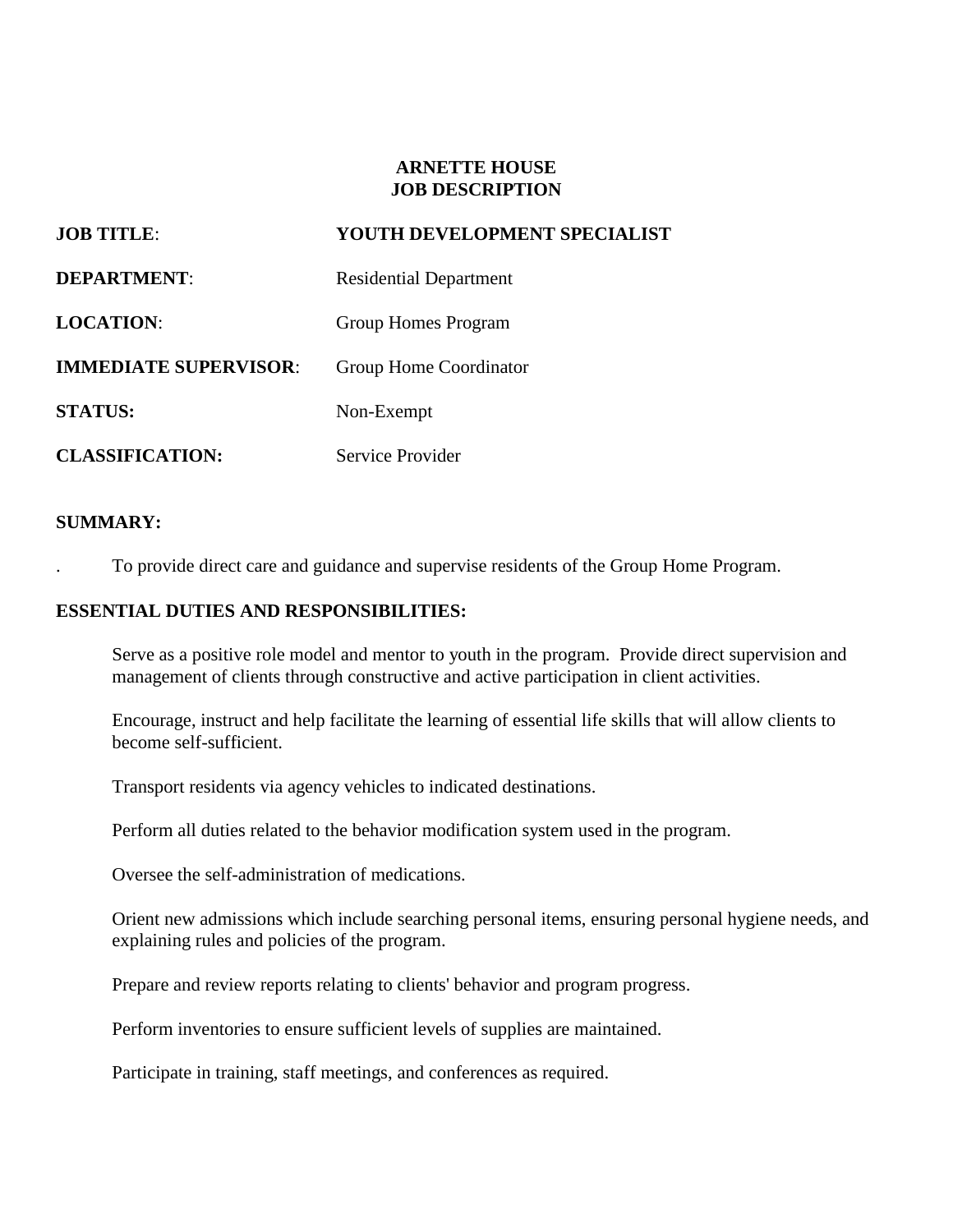Responsible for seeing that the clothing, medical, educational, and emotional needs of the client are met.

Observes and give personal attention to clients with personal problems.

Dispense medication as required by training and the agency medication policy and procedure.

Assist clients in school matters, inclusive of homework, special projects, field trips, and communication for school personnel.

Maintain accurate documentation of client case files, incident reports, and logbooks. Document all pertinent activities including visitation and behavior of clients.

Perform daily inspections of resident quarters ensuring the safety and well-being of residents at all times.

Communicate at shift change with staff members on other shifts to ensure continuity of program services.

Participate in outreach activities as needed.

Other duties as assigned.

#### **QUALIFICATIONS:**

To perform this job successfully, an individual must be able to perform each essential duty satisfactorily. The requirements listed below are representative of the knowledge, skill, and/or ability required. Reasonable accommodations may be made to enable individuals with disabilities to perform, the essential functions of this position.

#### **EDUCATION/EXPERIENCE/CERTIFICATION:**

Minimum requirements for this position are a high school diploma or equivalent and one year of experience working with youth.

#### **MATHEMATICAL SKILLS:**

Ability to perform basic mathematical functions in all units of measure and graph numerical and statistical data.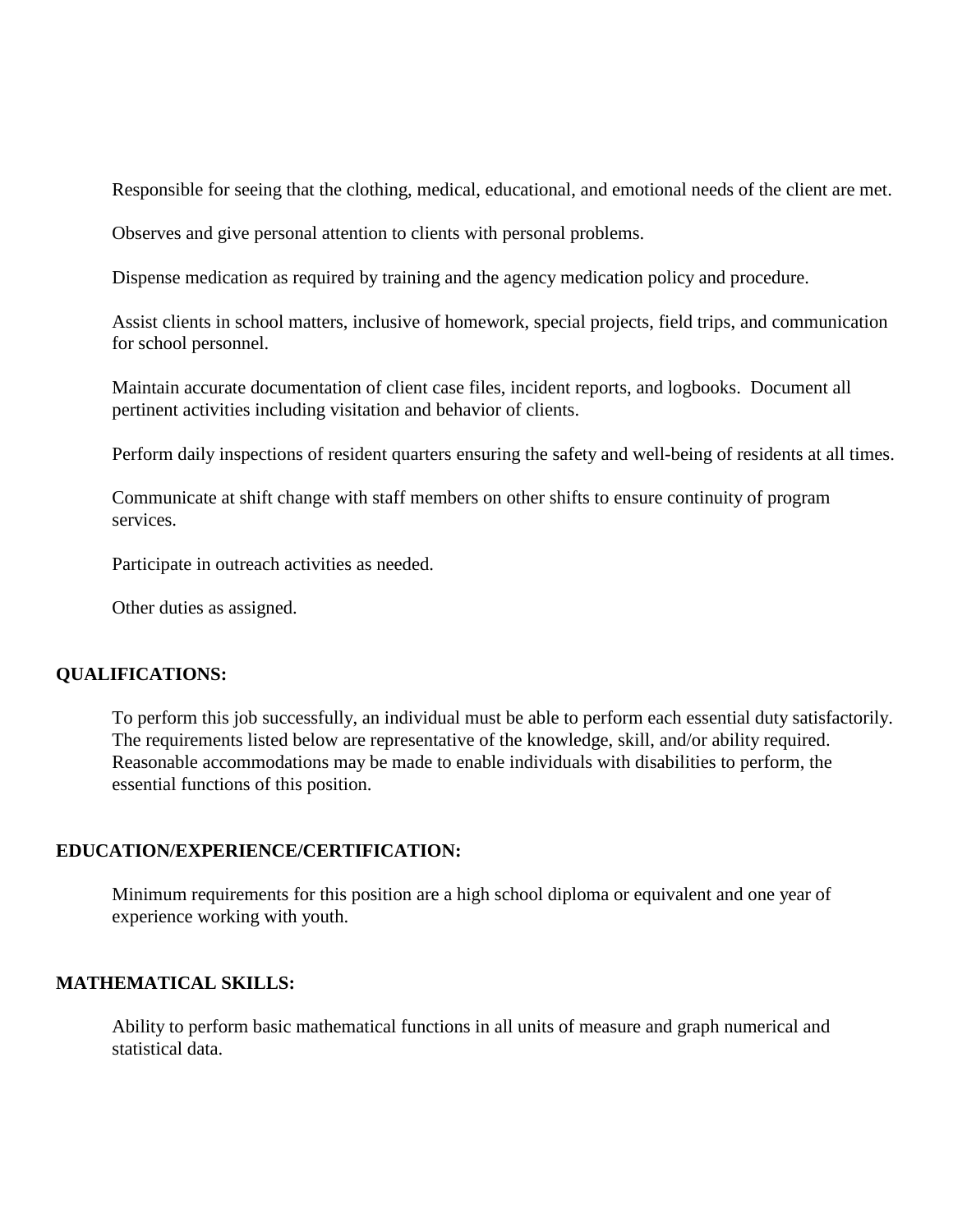#### **REASONING ABILITY AND/OR COOPERATIVE LEADERSHIP SKILLS:**

Exhibit a positive role model for staff, clients, and members of the community. Ability to solve practical problems and deal effectively with a crisis and a variety of other situations. Ability to develop and interpret a variety of instructions in written, oral, diagram, or schedule form. Ability to work as a member of a team of individuals from a wide variety of backgrounds and accept constructive criticism from team members. Ability to facilitate team activities and discussions if requested. Ability to plan, assign, direct and appraise work as a member of the team. Ability to work with culturally diverse staff and clients. Must be self-motivated to do tasks as needed.

#### **PHYSICAL DEMANDS:**

The physical demands described here are representative of those that must be met by an individual to successfully perform the essential functions of this job. Reasonable accommodations may be made to enable individuals with disabilities to perform the job.

While performing the duties of this job, the employee is regularly required to talk, hear, and taste or smell. The employee frequently is required to stand, walk, and use hands to finger, handle or feel objects, tools, or controls. The employee is occasionally required to sit, reach with hands and arms, climb or balance and stoop, kneel, crouch, or crawl. The employee must occasionally lift and or move more than 25 pounds. Specific vision abilities required by this job include close vision, distance vision, peripheral vision, depth perception, and the ability to adjust focus.

#### **WORK ENVIRONMENT:**

The work environment characteristics described here are representative of those the employee encounters while performing the essential functions of this job. Reasonable accommodations may be made to enable individuals with disabilities to perform the essential functions.

While performing the duties of this job, the employee occasionally works near moving mechanical parts and in outside weather conditions. The employee is frequently exposed to wet and/or humid conditions, toxic or caustic chemicals, fumes or airborne particles, vibration, and extreme cold and extreme heat.

The noise level in the work environment is usually moderate. There is the potential to interact with various size groups of youth age 16 - 20 years in the residential environment. This position requires formal supervision of the clients, and as a member of the agency team, the individual in this position serves as a role model to those clients receiving services.